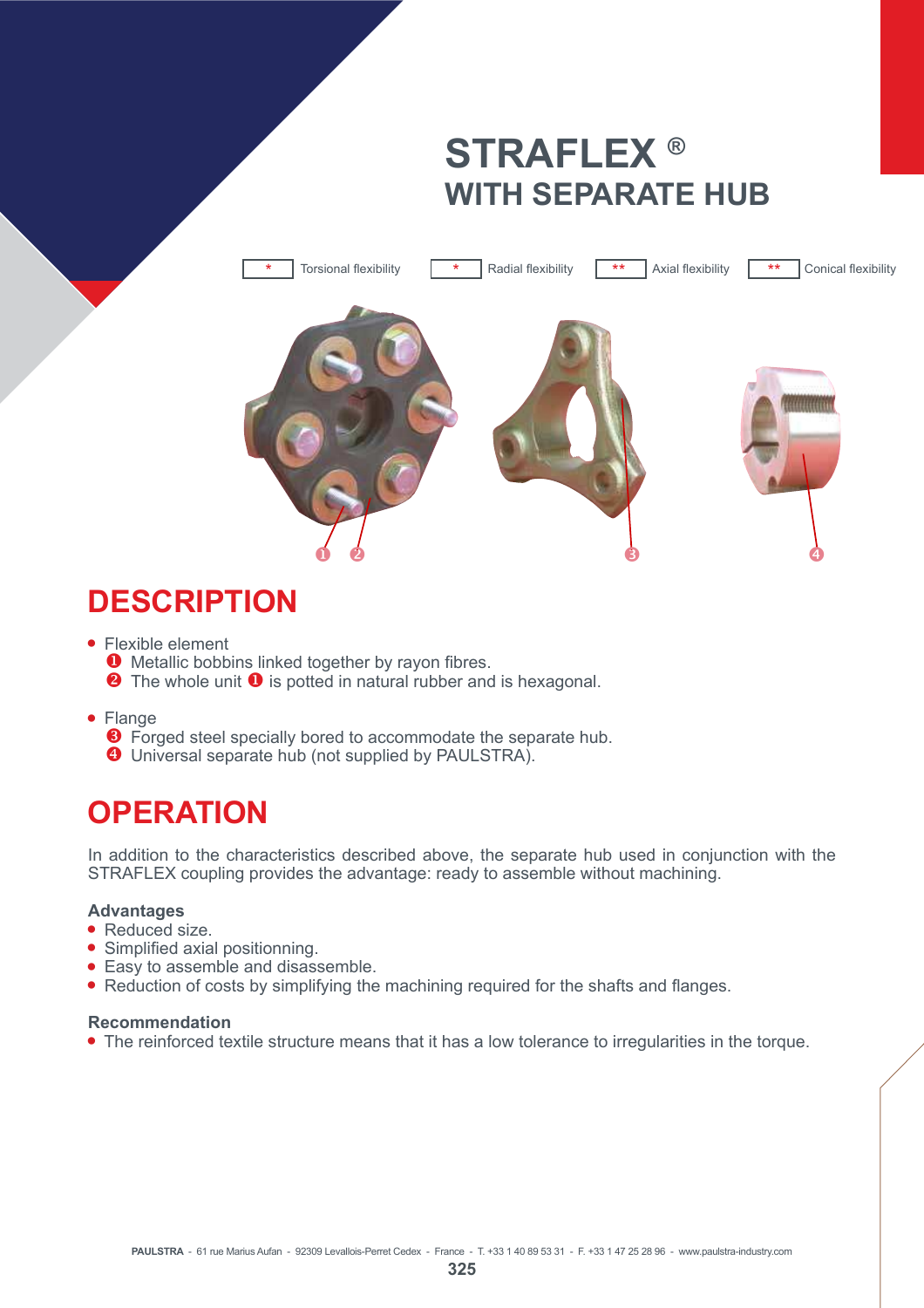### **DIMENSIONS**





| Ref.   | Nominal<br>torque<br>(N.m) | Max<br>torque<br>(N.m) | <b>Max</b><br>speed<br>(rpm) | Separate<br>hub*   | A<br>(mm) | B<br>(mm) | $\mathsf{m}$ | E  | ►  | G<br>$(mm)$ (mm) (mm) | Н  | w<br>$\lceil$ (mm) $\lceil$ (mm) $\lceil$ (mm) $\lceil$ (mm) | Κ   |    | M<br>$\lceil$ (mm) $\lceil$ | Χ<br> (mm) (mm) | Z. | Weight<br>(kg) |
|--------|----------------------------|------------------------|------------------------------|--------------------|-----------|-----------|--------------|----|----|-----------------------|----|--------------------------------------------------------------|-----|----|-----------------------------|-----------------|----|----------------|
|        |                            |                        |                              | ⊢<br>$\frac{1}{2}$ |           |           |              |    |    |                       |    |                                                              |     |    |                             |                 |    |                |
| 635305 | 100                        | 200                    | 5 500                        |                    | 94        | 61        | 48           | 20 | 15 | 65                    | 41 | 8                                                            | 91  | 11 | 23                          | 28              | 45 | 0,9            |
| 635306 | 200                        | 400                    | 5 0 0 0                      | Σh                 | 120       | 76        | 60           | 25 | 18 | 85                    | 51 | 12                                                           | 121 | 14 | 29                          | 40              | 60 | 1,6            |
| 635307 | 400                        | 800                    | 4 500                        | PAR                | 140       | 81        | 70           | 25 | 21 | 00                    | 56 | 14                                                           | 140 |    | 30                          | 44              | 70 | 2.7            |
| 635308 | 800                        | 600                    | 3 500                        | Ш<br><b>139</b>    | 178       | 96        | 95           | 30 | 26 | 132                   | 66 | 16                                                           | 77  | 21 | 35                          | 66              | 80 | 5              |

 $1 N.m \approx 0,1$  mkg

\* For shaft diameters, please refer to the hub manufacturers' specifications.

The maximum torque is considered to be an infrequent start-up torque and not periodic.

## **PARTS LIST**

| Coupling<br>Reference |           | Flexible element |           | Flange         | <b>SEPARATE HUB</b>   |                               |  |  |
|-----------------------|-----------|------------------|-----------|----------------|-----------------------|-------------------------------|--|--|
|                       | Reference | Qty              | Reference | Qty            | Current.<br>Reference | <b>Universal</b><br>Reference |  |  |
| 635305                | 635632    |                  | 321316    | 2              | $28 - 20$             | $11 - 08$                     |  |  |
| 635306                | 635633    |                  | 321815    | $\mathfrak{p}$ | $30 - 25$             | $12 - 10$                     |  |  |
| 635307                | 635634    |                  | 321819    | 2              | $40 - 25$             | $16 - 10$                     |  |  |
| 635308                | 635635    |                  | 321827    | $\overline{2}$ | $50 - 30$             | $20 - 12$                     |  |  |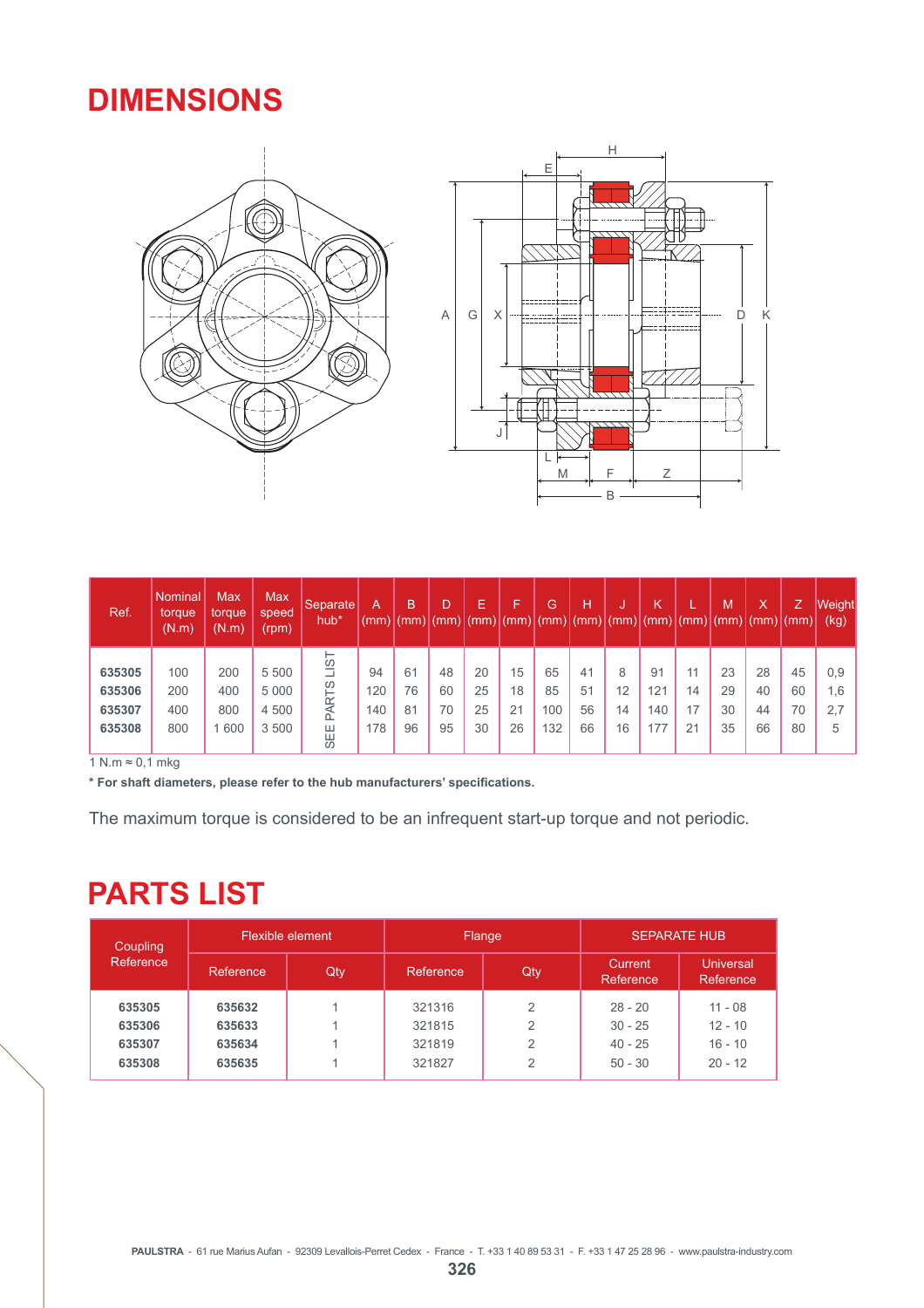## **OPERATING LIMITS**

### **POWER RANGE**



## **OPERATING CHARACTERISTICS**

| <b>Nominal</b> | Vibrat.  | <b>Torsion</b> | <b>Stiffness</b> |          |                  |             |  |  |  |  |
|----------------|----------|----------------|------------------|----------|------------------|-------------|--|--|--|--|
| torque         | coupling | under NT       | Axial            | Radial   | <b>Torsional</b> | Conical     |  |  |  |  |
| (N.m)          | (N.m)    | (degrees)      | (Dan/Mm)         | (Dan/Mm) | (M.kn/Rad.)      | (M.kn/Rad.) |  |  |  |  |
| 50             | 25       | 6              | 30               | 150      | 0,46             | 0,08        |  |  |  |  |
| 100            | 50       | 3              | 20               | 70       | 1,9              | 0,114       |  |  |  |  |
| 200            | 100      | $1^{\circ}45$  | 25               | 180      | 6,6              | 0,2         |  |  |  |  |
| 400            | 200      | 2°30           | 60               | 150      | 9,2              | 0,29        |  |  |  |  |
| 800            | 400      | $1^{\circ}45$  | 30               | 150      | 26               | 0,57        |  |  |  |  |
| 1 600          | 800      | 2°20           | 50               | 150      | 40               | 1,43        |  |  |  |  |
| 3 2 0 0        | 1 600    | 2              | 120              | 180      | 73               | 2,3         |  |  |  |  |
| 6 0 0 0        | 3 0 0 0  | $\overline{2}$ | 75               | 200      | 172              | 3,44        |  |  |  |  |

 $1 \text{ N.m} \approx 0.1 \text{ mkg}$